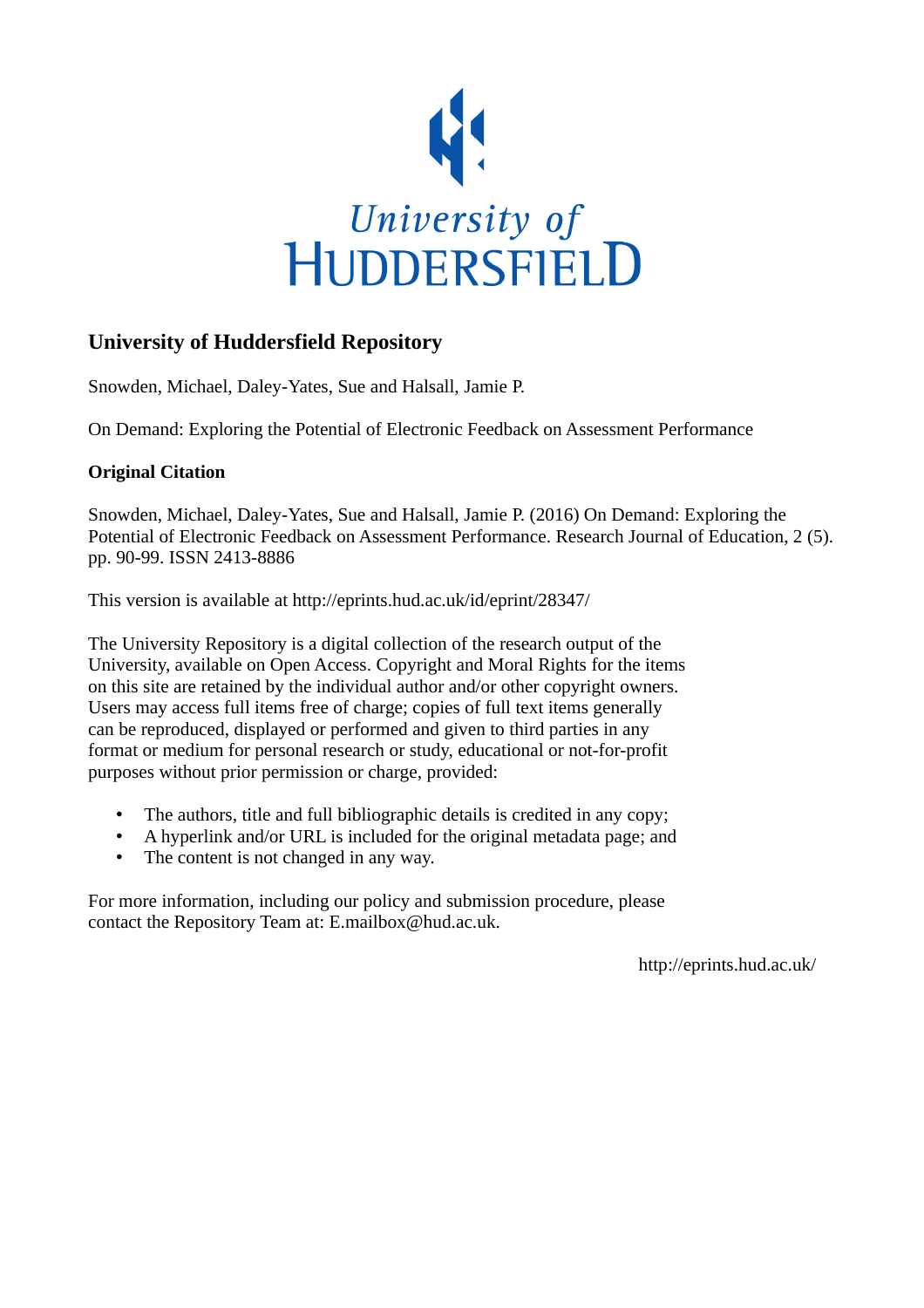# **On Demand: Exploring the Potential of Electronic Feedback on Assessment Performance**

Michael Snowden School of Human and Health Sciences The University of Huddersfield Queensgate **Huddersfield** UK Email: m.a.snowden@hud.ac.uk (corresponding author) Ms Sue Daley-Yates The University of Huddersfield Business School The University of Huddersfield Queensgate **Huddersfield** UK Email: s.daley-yates@hud.ac.uk

Jamie P. Halsall School of Human and Health Sciences The University of Huddersfield Queensgate **Huddersfield** UK Email: j.p.halsall@hud.ac.uk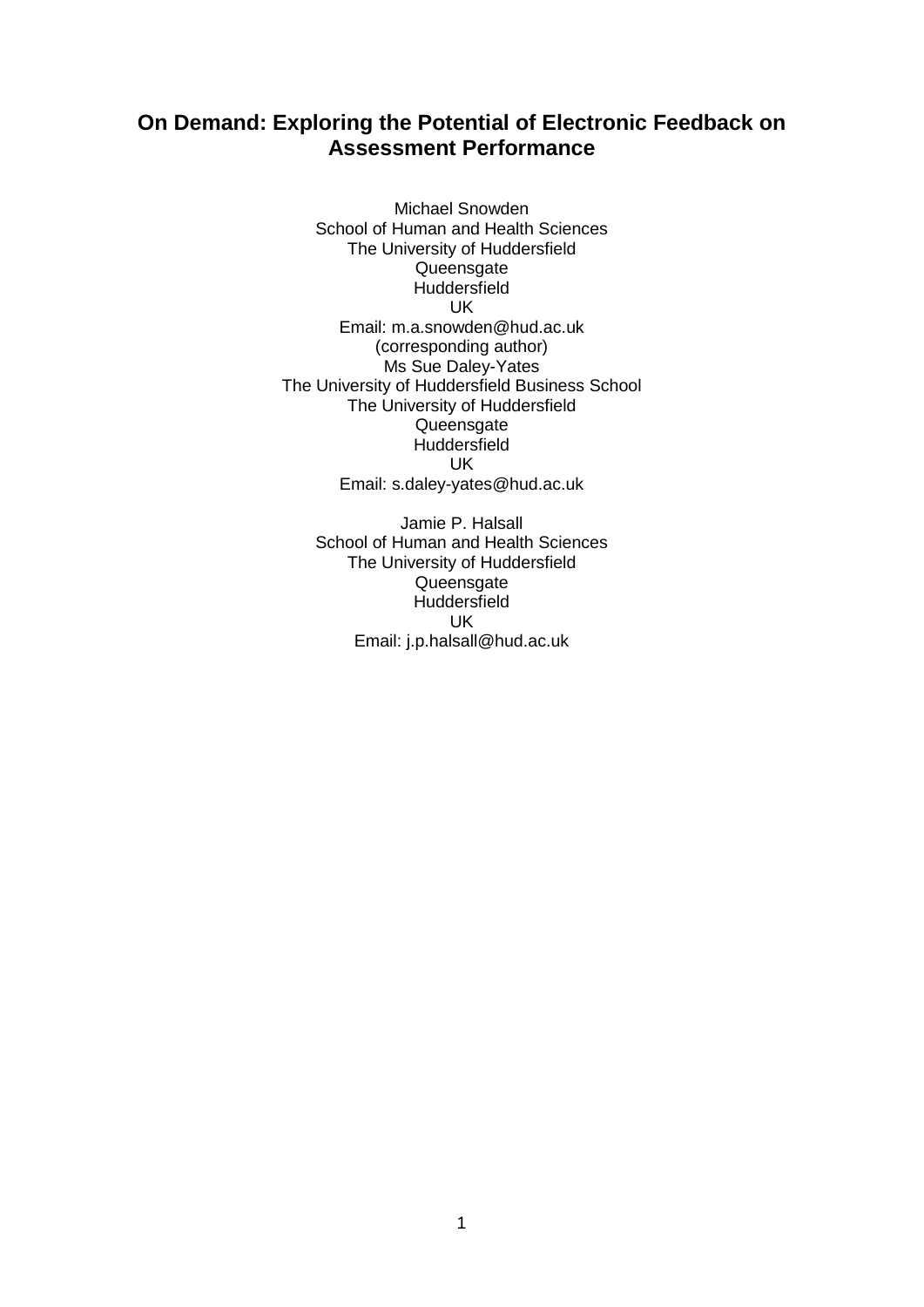### **Abstract**

*This paper presents the findings from an evaluatory pedagogical project that utilised an ethnographic case study approach to examine factors influencing the use of online formative assessment and feedback within an undergraduate programme. The project posed the questions:* 

- *What are the effects of introducing online formative assessment and feedback on learning and assessment performance?*
- *How effective is online formative feedback in enhancing student success?*

*The study draws upon data collected from a sample of students (22) who volunteered to participate in the research over a period of one academic year. Data collection tools included: focus group interview, semi-structured questionnaire and student assessment data.* 

*The study demonstrates that formative feedback and assessment is beneficial for teaching and learning, and that electronic assessment can offer a more flexible approach that can complement f2f feedback. Online formative feedback in the context of this study had a positive effect upon academic performance and student satisfaction, and demonstrates that students find online formative feedback effective and meaningful. Whilst the small size of the sample influences generalizability, the findings agree with the wealth of literature surrounding formative assessment and the benefits that accrue to students from delivering effective feedback. In addition, evidence from participants in this study is reflected in reports such as the JISC guide: "Effective Assessment in a Digital Age" (2010) and the findings from the EBEAM Project (2012).* 

**Key words:** Flexible learning; assessment; formative; e-learning; heautagogy.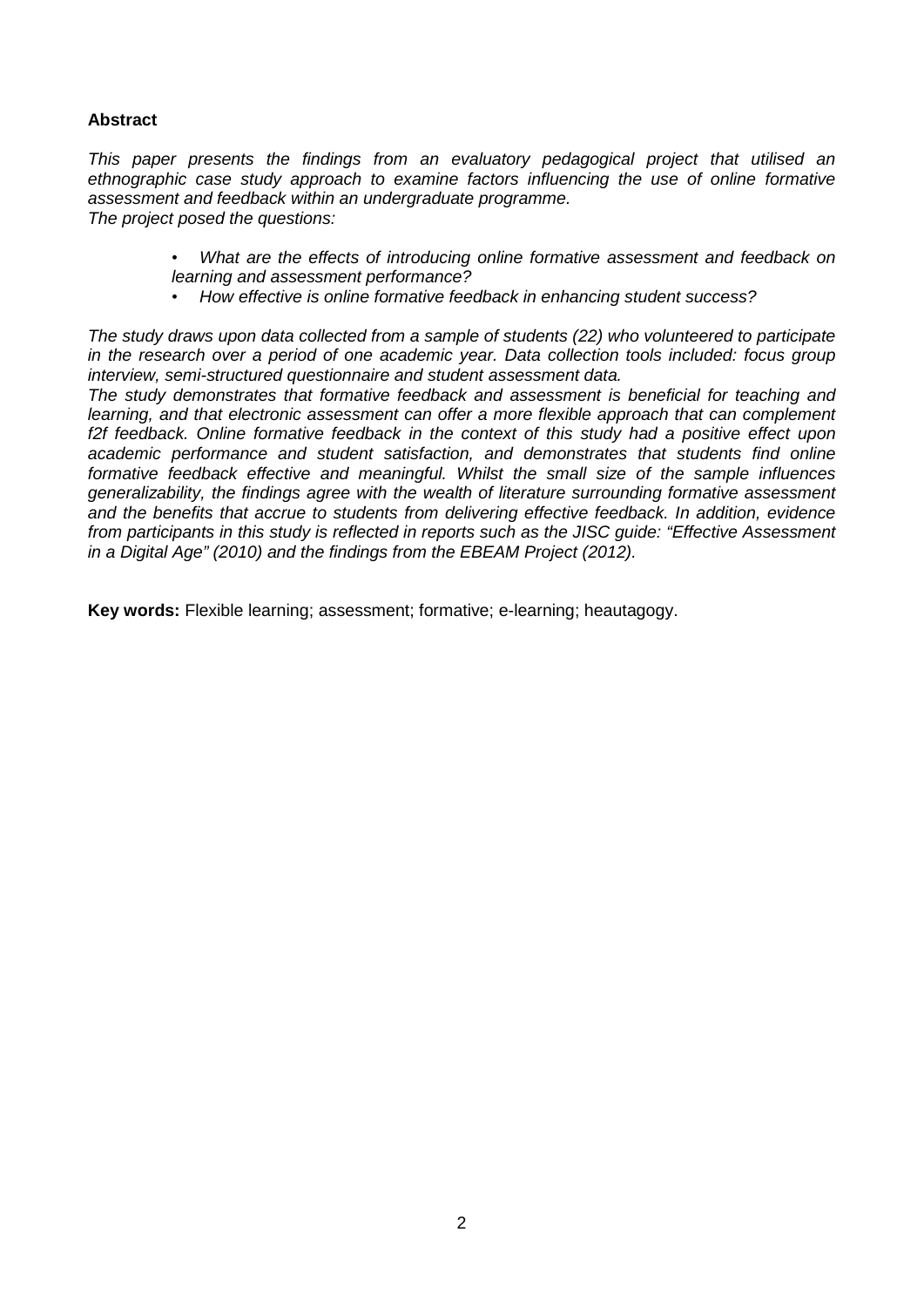#### **1. Introduction**

There is clear evidence that formative assessment can promote a positive learning experience for students (Sadler, 1989; Juwah, et al., 2004). Furthermore, university students want a variety of formats to support formative assessment and feedback, as highlighted in the NUS Report in 2009 and the Student Charter in 2010. In this respect, as long as students are motivated to access the advice, providing online formative feedback can satisfy the need for greater flexibility, as it can be available at a time, place and pace to suit personal demand (Remenyi, 2005). Moreover, is commensurate of the demands of Barnett (2014), who asserts and promotes the notion of flexibility in curriculum design and assessment construction.

According to Nichol and Macfarlane-Dick (2006), formative feedback plays an important part in supporting student learning; for example: "Feedback on performance, in class or on assignments, enables students to restructure their understanding/skills and build more powerful ideas and capabilities" (Nichol andMacfarlane-Dick, 2004: p.3). In addition, by embracing the notion of heautagogical learning and teaching, providing feedback that is responsive and can be accessed flexibly has been addressed by the development of electronic assessment, which has the capacity to provide consistent feedback that is accessible and responsive to student need (Gikandi, et al., 2011; NUS, 2009, 2010; Snowden andHalsall, 2014).

These claims relating to the potential benefits of electronic assessment delivered within a heautagogical framework have been the starting point for this study, which has investigatedthe effectiveness of introducing online formative assessment and feedback on learning and assessment performance. The study explored the experiences of third year undergraduate students studying a 40 credit module on a health and community studies programme at a larger UK university on three different campuses (Cohort A). This module was also delivered to two further cohorts. All cohorts followed an identical delivery model. Historically, supporting students studying this module has mainly been through face-to-face (f2f) tutorials and workshops and this has raised some issues in terms of access for Cohort A students who, due to personal commitments and / or timetabling issues, had significant difficulty arranging f2f support within the weekday, nine-to-fivemodel provided at this particular campus. Therefore, the expressed need to provide flexible, accessible feedback to students was the impetus for this study.

After exploring and testing a number of tools to facilitate the delivery of feedback, GradeMark, part of the turnitin suite on the University's Virtual Learning Environment (VLE) was selected as the vehicle through which to provide the delivery of electronic feedback. Turnitin is described as: "The global leader in plagiarism prevention and online grading" and "provides rich feedback on student work" through GradeMark. The turnitin suite is used across the University in most subject disciplines and students are familiar with submitting assignments electronically and receiving feedback from their course tutors via GradeMark.

For the purpose of this study, students in Cohort A were invited to submit two pieces of work for online formative feedback. The work was assessed by two tutors: the Academic Skills Tutor (commenting upon writing style, grammar, syntax and language, and generic module assessment criteria) and the Module Tutor (exploring content, theory, and specific module assessment criteria). However,as Nichol and Macfarlane-Dick argue "there is an assumption that when teachers transmit feedback information to students these messages are easily decoded and translated into action" (Nichol and Macfarlane-Dick, 2006: p201). In this respect students are often perplexed by the language that is used in tutor feedback, as it can sometimes be generic; for example, using comments such as 'be more critical' and 'demonstrate your understanding', and students may need more direction with regard to how they can interpret and implement formative feedback to guide their learning and development (Black andWilliam, 1998). To support this process further and to encourage engagement, a discussion board, monitored by the tutors was set up on the University's VLE and students were encouraged to post questions that could be answered by their peers.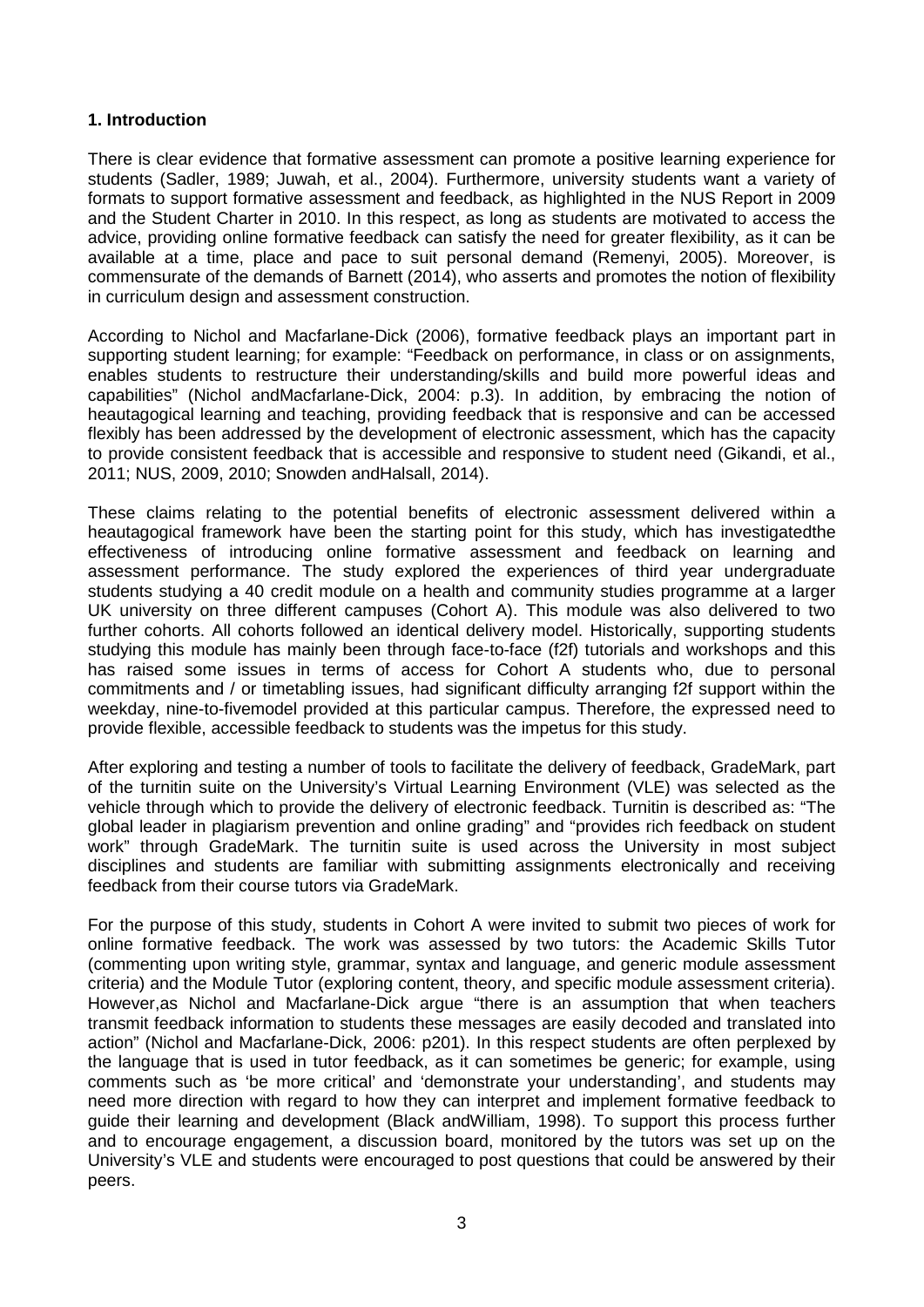#### **2. Literature Review**

Sadler's 1989 review of formative assessment is acknowledged by Black and William (1998) and Juwah, et al. (2004) as an important milestone in understanding and justifying the important role formative assessment and feedback plays in the learning process. Black and William (1998) and Juwah, et al. (2004) support Sadler's view that formative assessment is a complex process but offers scope for a more student-centred approach to effective learning. Gikandi, et al. (2011)and Evans (2013) bring the 'picture up to date' evaluating the evidence for how technology can support formative assessment and the interpretation of feedback, which is particularly relevant for this case study.

The multi faceted nature of formative assessment is illustrated by Sadler (1989),who discusses how it can be difficult to clearly define the term,as it can be used to describe a variety of responses that teachers use when attempting to evaluate and support students' progress and achievement. Nasreen and Teviotdale (2007) describe how formative assessment can be formal, ranging from structured, in-class timed tests and essays to more informal everyday classroom practices using questioning and oral feedback. In addition, Black and William include: "All those activities undertaken by teachers, and/or by their students, which provide information to be used as feedback to modify the teaching and learning activities in which they are engaged" (Black and William, 1998:p.2).

Sadler (1989) suggests that formative assessment has often been overshadowed by an emphasis on summative learning, although when assessing learning, formative assessment and summative assessment both play their part: the former in terms of 'assessment for learning' and the latter being 'assessment of learning'. Whilst both processes are important, Butt (2010) argues that whilst summative assessment is necessary in terms of evaluating whether if learning has taken place, it may also encourage superficial learning as students can become fixated on their grades and ignore feedback comments. In contrast, effective formative assessment and feedback can address the learning process itself and thus, can encourage reflection and more independent and selfregulated learning (Sadler, 1989; Black and William, 1998; Juwah,et al., 2004; Nichol and Macfarlane-Dick, 2006).

Brown et al. suggest that **"**learning may be defined as changes in knowledge, understanding, skills and attributes, brought about by experience and reflection on that experience" (Brown, et al., 1997: p.21), and Butt (2010) and Brown (2006) both agree that formative assessment and formative feedback are essential to this learning process for both student and teacher; for the student, to be able to understand what is needed to improve and develop their knowledge and skills, and for the teacher, to recognise what support an individual may benefit from to improve their learning and achievement, and to inform teaching. Nichol and Macfarlane-Dick (2004) also stress the importance of effective formative assessment in Higher Education (HE) as an opportunity for educational partnership between teachers and students and state that it "should be an integral part of teaching and learning in HE and that 'feedback' and 'feedforward' should be systematically embedded in curriculum practices" (Nichol and Macfarlane-Dick, 2004: p.3).

However, despite the interest in feedback and formative assessment, Yorke (2003) argues that the area is still under-theorised and attributes this to how "formative assessment is quintessentially process-oriented" (Yorke, 2003: p.485). Nevertheless However, as formative feedback and assessment lie within a constructivist approach to teaching and learning (O'Neil, etal., 2013),it is not surprising that developing a theory of effective formative assessment in which 'one size fits all' is difficult, given the individual needs of students and the variety of topics that may require different approaches to feedback and assessment. For example, according to Black and William (1998, cited in Yorke, 2003), in order to develop an effective theory of formative assessment, a number of features need to co-exist. These include an awareness that teaching subjects that have different underpinning pedagogies may create issues in delivering consistent feedback, as well as a recognition that learning each subject may require different skills and different assessment activities and evidence of achievement; Yorke (2003) concludes that to develop such a theory can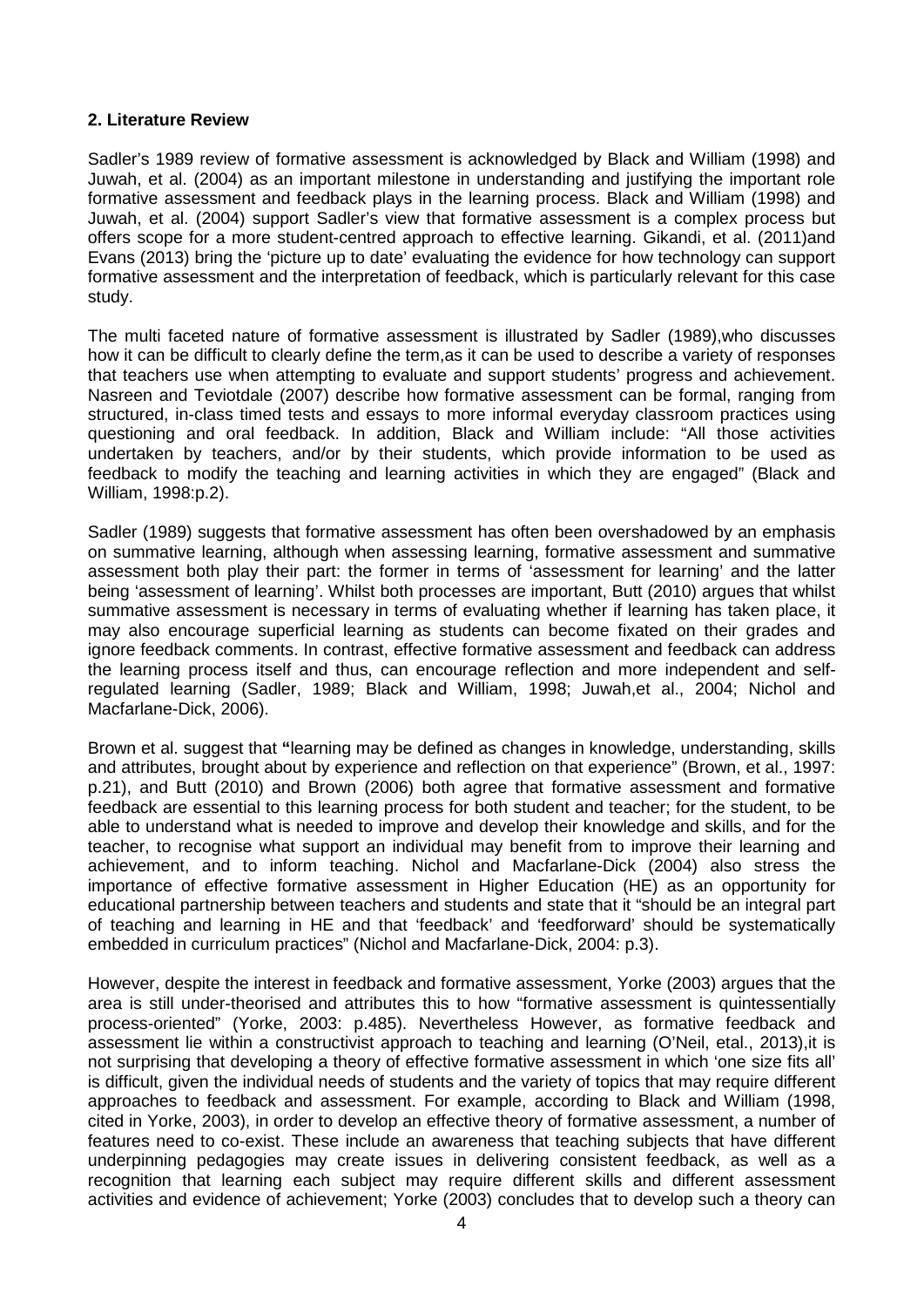be difficult due to reconciling such diverse and complex factors. Perrenoud (1998) echoes this view,suggestingthat a theory of mental processes is needed to understand how an individual student learns, but that it does not exist, and that if it did, it may be too complex to apply. Perrenoud (1998) goes on to discuss how the subjective nature of the learning process is determined by the individual situation and perception of each learner, and comments on how complex it can therefore be to 'objectivise' and 'regularise' the learning process "without being able to observe the cognitive processes of the...[learner]" (Perrenoud,1998: p.95). Perrenoud's argument suggests that attempting to separate the learning process into discrete areas may not be advisable or even possible, even though the desire to do so is understandable in terms of attempting to construct new learning situations.

Nichol and Macfarlane-Dick (2004) explain that formative feedback can be beneficial to both teacher and student, as it enables the teacher to understand how to adapt his or her teaching to match the needs of students. Moreover, they argue that feedback from the teacher can encourage the student to reflect on her or his current level of achievement and what to do to improve their learning, thus encouraging more independence (Nichol and Macfarlane-Dick, 2004). Kolb's experiential learning theory is relevant in terms of the abstract conceptualization stage when a student reflects on the feedback given and attempts to understand and theorise how to adapt their performance (Kolband Fry, 1975, cited in Martin and Martin, 2012). Therefore, cognitivist and constructivist learning theories are relevant to formative feedback, as the emphasis is on how the student can assimilate new knowledge and how learning can occur as a result of dialogue and interaction with teacher and peers (Laurillard, 2002; James, 2006).

However, if feedback is to be effective it is crucial that messages transmitted between the teacher and student are mutually coherent (Yacci, 2000) and that students are able to make sense of the feedback and apply it to their own practice (Sadler, 1989). Perrenoud (1998) asserts that feedback is only effective if it has a measurable effect on the learning process. He also suggests that the recipient needs to be cognitively attuned to receiving the message otherwise the feedback may be: "treatedas noise or redundancy, and not as intelligible or pertinent information likely to helphim or her understand, remember, assimilate knowledge or develop skills...[thus] the mediations are complex" (Perrenoud, 1998: p.87).

Therefore, it is clear that how students learn is not a straightforward process; it is 'multidimensional' rather than 'sequential' and that different disciplines may also dictate particular ways of learning that involve making qualitative as well as quantitative judgments (Yorke, 2003). Consequently, deciding what feedback a student needs may depend on a variety of factors: the student's individual circumstances and level of knowledge and expertise, the learning task itself and what is required to fulfil the criteria for assessment, and the tacit knowledge the teacher has and whether the student also possesses such critical faculties and has the skills to put these into practice. In terms of tacit knowledge, Yorke (2003) suggests that if the teacher is not able to fully articulate the assessment criteria, then communicating this to the student may act as a barrier to the learning process. In other words, if the teacher does not have a clear understanding of what is being assessed, then intervention to support the student may be limited. This makes the need for shared understanding of assessment criteria even more important (Sadler, 1989; Yorke, 2003), so that the learner and the teacher are working to the same agenda and the scope for misunderstanding is minimised. Hence, using electronic feedback along with opportunities for dialogue, such as through a shared discussion board, may go some way to supporting communication and overcoming some of the barriers to understanding.

Consequently, Gikandi et al. (2011 suggest, for formative assessment to fulfil its purpose: "feedback should be timely, ongoing, formatively useful and easy to understand" (Gaytanand McEwen, 2007; Koh, 2008; Wang, et al., 2008; Wolsey, 2008, cited in Gikandi et al., 2011) and therefore, online feedback appears to offer advantages over f2f feedback in terms of flexibility of access and speed of response to meet the needs of students. However, Ludwig-Hardman and Dunclap (2003) make two important points with regard to formative feedback relevant to learner support and online environments in particular. Firstly, that students require consistent support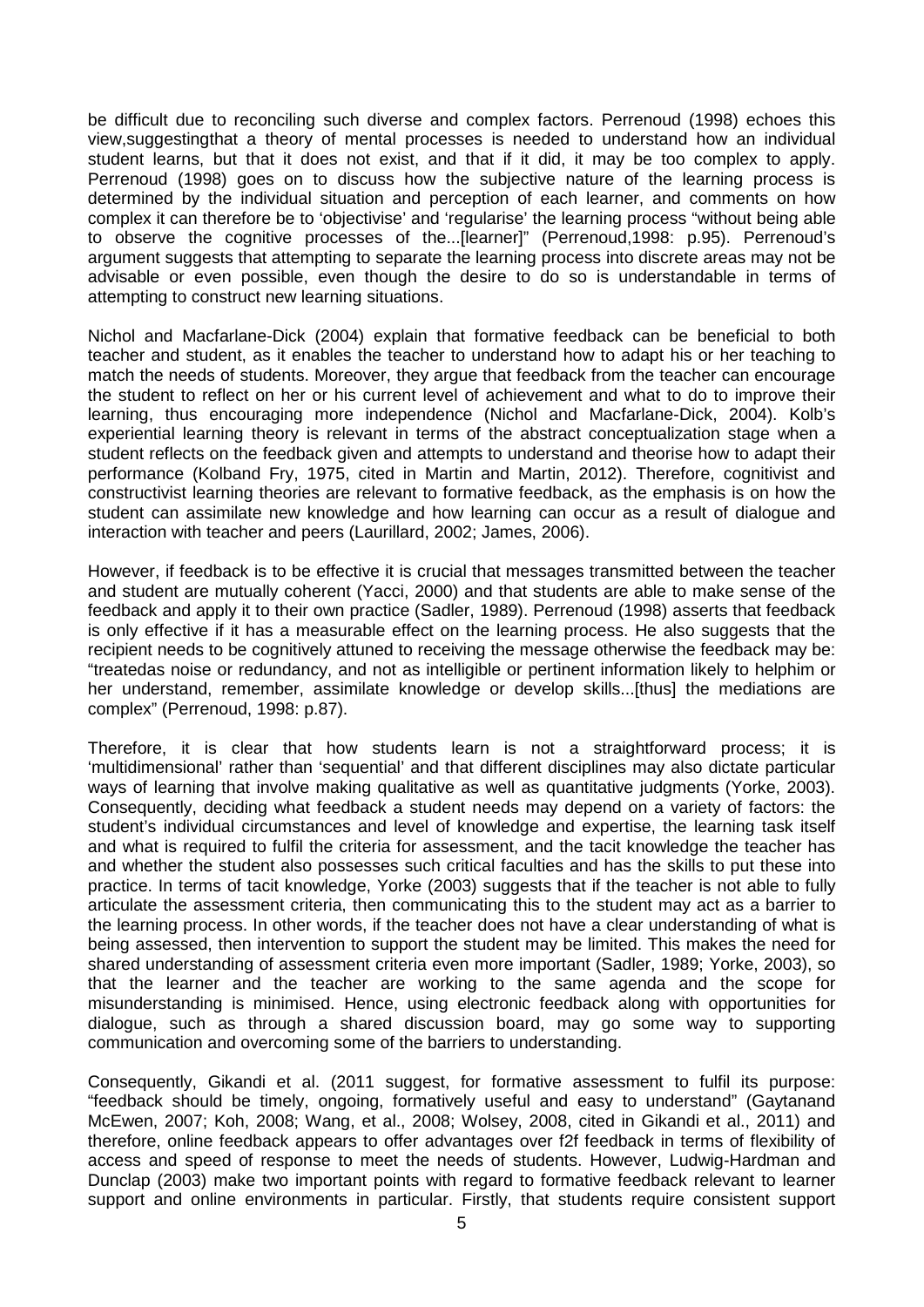through scaffolded learning and to facilitate this through teacher and student interaction, and secondly, in online environments, students need to take on the role of self-regulated learners, and that consistent support and feedback can facilitate independent learning. Furthermore, lack of f2f communication could be an issue when attempting to provide feedback that is formative (Vesely,et al., 2007); being unable to respond to non-verbal clues and 'pick up' on the underlying issues affecting students may be limitations that need to be addressed.

After reviewing the literature it is clear that, in terms of student learning, formative assessment and formative feedback, if delivered effectively, can be beneficial for both students and teachers by focusing on how learning occurs, rather than just measuring learning outcomes. However, there are many variables that can create barriers to effective feedback, such as the lack of shared knowledge of assessment criteria between tutor and students, the complex nature of assessment itself and the limitations that can be encountered in online environments. Despite these issues, there is evidence that electronic assessment may provide advantages over f2f feedback; distinctly, in terms of flexible access and timely delivery, as well as opportunities for shared dialogue, and therefore can be more responsive to student needs, the impetus for this case study.

### **3. Methodology**

Robson(2011) suggests an ethnographic approach is preferred when the investigator wishes to explore the experiences of a specific cultural group. This is achieved by the researcher entering and immersing themselves within the group for a period of time, enabling the researcher to see 'the world' the way the group members do, and exploring the cultural complexities that influence understanding and experiences. The ultimate goal of the case study researcher as recognised by Yin (2014) and Robson (2011),is to develop concepts that facilitate understanding of phenomena in their natural settings, giving due emphasis to the meanings, views, and experiences of all participants. In addition, according to Cassel and Symon (2004), one of the key features of ethnographic studies is the rich data generated by the researcher as a complete participant in the research setting. In order for this to be achieved within this study, it would have been necessary for the investigators to participate within the group and adopt the role of student. However, ethical and professional obligations would not allow this, highlighting as Robson (2011) suggests, one of the key difficulties of ethnographic research when immersion is considered and the researcher cannot be separated from the context of the study.

Ethnographic research, though, presents a number of advantages that are beneficial to this study; these includethe opportunity to use multiple sources of data to research behaviour in a 'natural setting' and the use of an approach that contributes to the 'how, what and why' of the phenomena being investigated (Yin, 2014). Therefore, as Robson (2011) suggests, it is possible to utilise features from ethnography to facilitate research using a case study approach.

Meier and Pugh define a case as an: "individual, a group, an organisation or a society" (Meier and Pugh, 1986: p.197). Within this study, this 'case' is a cohort (ie.group) of twenty-three undergraduates who studied a 40 credit (level 6) module at a remote campus over a period of one academic year. The unit of analysis in case study research remains the 'single object,' which Yin (2014) proposes, gives the research a holistic multi-dimensional perspective, acknowledging that case study research describes a 'real' situation and thereby encompasses the contemporary phenomenon, providing an up to date account of the group being studied. This case study produced generalisations as well as revealing the realities of the social story of 'online feedback', resulting in a comprehensible reality from which judgements could be made.

Furthermore, Yin (2014) indicates that the case study is the method of choice when the phenomenon under study is not readily distinguishable from its context as in the case of formative assessment and feedback. This reflects the rudimentary philosophy of case studies, that phenomena cannot really be treated as a set of isolated events or variables to be measured without considering the context in which they occur, suggesting that the emphasis with case studies is the process rather than the product, in that it is a methodology based on discovery. This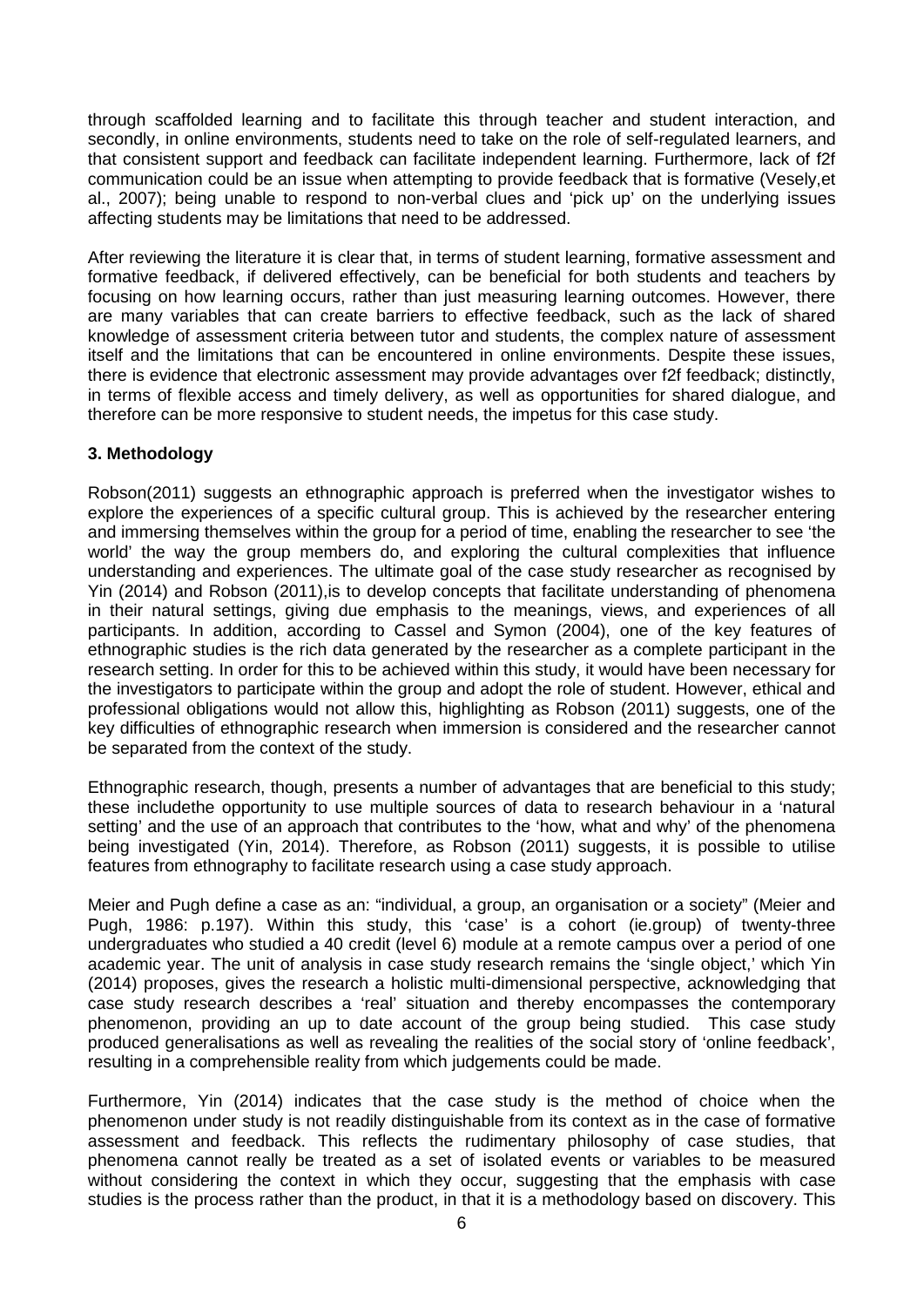concept is intrinsically linked with the particular importance of highlighting the developmental side of this research, integrating the findings into practice and subsequently enhancing the provision of different ways of delivering formative feedback, including online channels.

### *Sampling Frame*

For the purposes of this project, non-probability sampling was adopted, as the intention was to target a whole class of students: 'the case', acknowledging Cohen et al. who suggest that: "The selectivity which is built into a non-probability sample derives from the researcher targeting a particular group, in the full knowledge that it does not represent the wider population; it simply represents itself" (Cohen, et al., 2011: p.155). A group of students in their final year of a three year undergraduate health and community studies degree was purposively selected because of their history in receiving academic skills support f2f in the previous two years through workshops and tutorials. However, they had not been given any formative feedback online during that time from the Academic Skills Tutor although, during their course, they had all submitted assignments and received feedback from subject tutors electronically via GradeMark. At this stage being familiar with the technology was thought to be an advantage so that and experiences would not be overshadowed by difficulties in using the technology.

#### *Data Collection and Analysis*

Robson (2011) suggests that a case study approach works well to collect empirical evidence with a particular group using mixed methods of data collection, both quantitative as well as qualitative, within an authentic situation. Furthermore, Cohen et al. (2011) and Saunders et al. (2007) argue that using mixed methods brings together the benefits of both approaches, and that both types of data are needed and can give richer answers when combined. Therefore, the tools selected for data collection included a questionnaire, focus group and summative assessment data.

Following the delivery of online feedback, the students (Cohort A) were surveyed using an online questionnaire to evaluate their experiences of receiving formative feedback online, and a focus group was held with the class to allow for more open discussion. Assessment data was analysed using simple descriptive statistics and compared to assessment data from three further Cohorts (B, C and D) who did not receive online formative feedback.

#### *Questionnaire*

A semi-structured questionnaire was developed as, according to Sharp, "these are well suited to individual research projects" and "offer a sensible middle ground" (Sharp, 2009: p.62) between structured and unstructured questionnaires, as the former may limit the collection of rich data and with the latter, it may be difficult to gather evidence relevant to the investigation. As the questionnaire was to be delivered online, it was felt appropriate to use a web-based program that allowed for data analysis once the results were returned. In addition,af2f focus group was held to explore in more detail issues that were raised by the answers given in the questionnaire.

The questionnaire included closed questions using a rating scale and also asked for comments from the respondents to allow for more qualitative responses. Before surveying the respondents, the questionnaire was piloted with both the Course Tutor and colleagues to test for reliability and validity (Denscombe, 2003). Following two pilot tests, minor adjustments were made to the questionnaire.

#### *Focus Group*

This method was selected as, "by encouraging discussion amongst participants and the sharing of perceptions in an open and tolerant environment" (Krueger and Casey, 2009, cited in Saunders, et al., 2007: p.403), the researcher acting as facilitator is able to raise particular issues that may not have received as much attention in the questionnaire. Given the limitations of the questionnaire, the focus group provided a richer exploration of the issues and responses as with a semi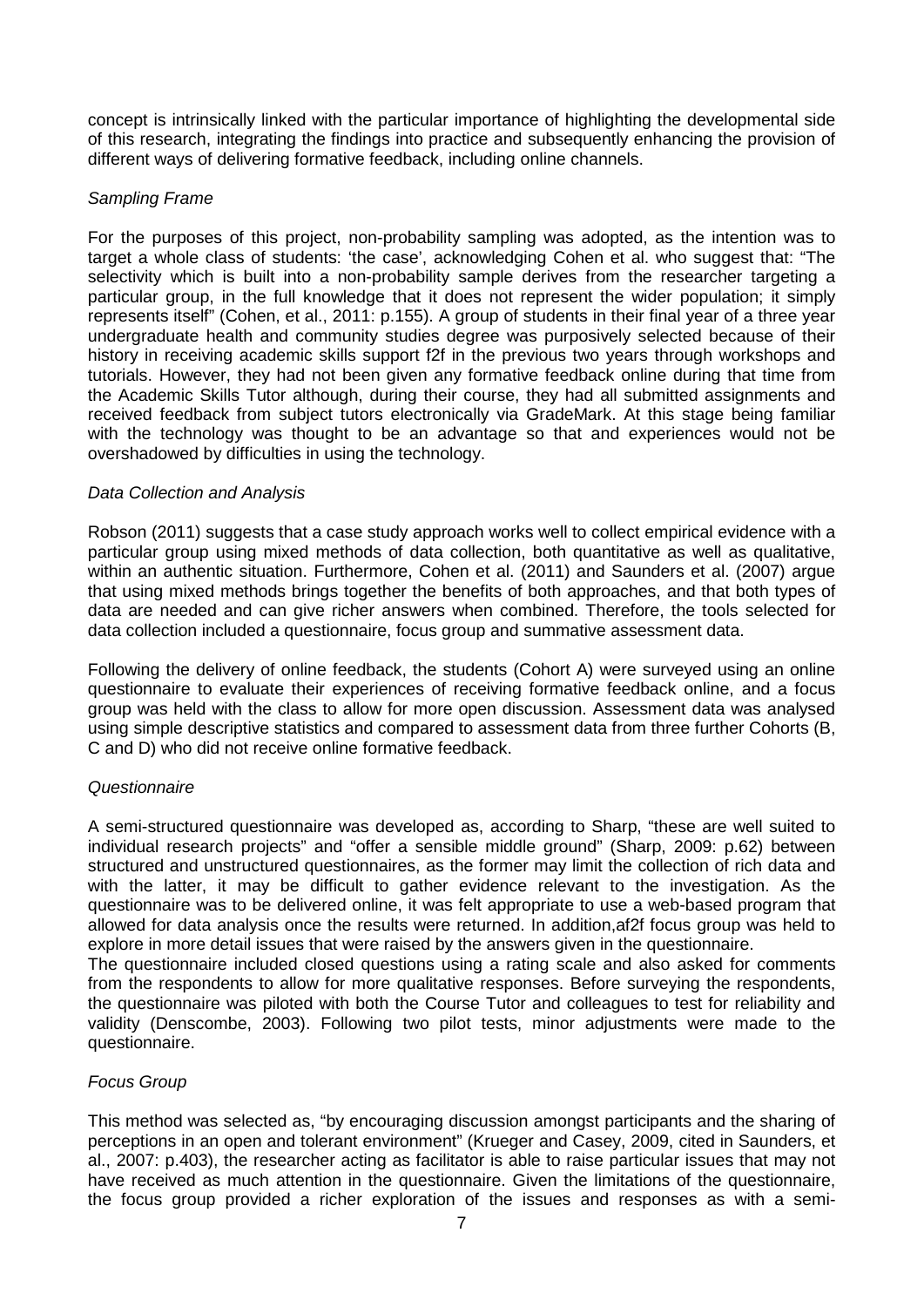structured interview (Sharp, 2009). Furthermore, as the questionnaire was limited in scope and the focus group was to be held after the questionnaire had been completed, it was anticipated that the results from the questionnaire would provide data that could then be explored in depth within the focus group.

#### *Data Analysis*

Cohen et al. (2011) advise that when collecting qualitative data, it is important to be aware from the outset as to how the data will be analysed; this is because a large amount of information can be generated, and to render this manageable, an ongoing process of categorizing and refining into more focused themes ensures a systematic evaluation of the data. Therefore, as each data collection method was carried out, the evidence generated was subjected to a preliminary analysis of relevant themes, and this helped to refine each subsequent collection. In addition, the literature review provided a framework for theoretical categorization, and the initial examination relied on descriptive identification of themes (Maxwell, 2005, cited in Cohen, et al., 2011).

Data collected from the semi-structured questionnaire and interview was analysed through a coding process by categorising the concepts that emerged as each transcript and questionnaire was reviewed. This notion of coding was derived from the grounded theory approach postulated by Glaser and Strauss (1967). There are multiple ways of coding; however,the most popular interpretation and the method utilised in this study is that which uses a 'cut and paste' method, where significant excerpts from the narrative are 'cut' and then 'pasted' according to key headings that have been identified in relation to themes generated from the data (Catterall and Maclaran, 1997).The questionnaire provided the opportunity for further simple descriptive analysis, enabling the numerical ranking of key benefits of on line feedback. In addition, simple statistical data was collected from student profiles, identifying assessment performance of those students who had participated in the project, enabling intra and inter-modular comparisons with those students who had not participated. Furthermore, end of year course evaluation data illustrating student satisfaction and student retention was also collated enabling a comparison of assessment and satisfaction scores between the groups.

#### **4. Findings and Discussion**

Eighteen out of a cohort of twenty-two students submitted work for formative feedback (Cohort A). Out of the twenty-two online questionnaires presented to the respondents, only eleven were completed. However, this may have been because the questionnaire was requested at a particularly demanding time during the final year; hence, some students may not have responded due to other commitments, and having received feedback, students were perhaps more focused on completing final assignments. In addition, out of the eleven respondents, two students did not submit their work for feedback online; this was because a time frame was given within which students could upload their assignments for feedback and although it was generous - up to three months was allowed - they each 'ran out of time' (focus group findings),and, one of the students had already received feedback f2f whilst the assignments were being assessed formatively online. Table 1 below illustrates the numerical representation of positive responses to the questionnaire, which explored the benefits and restrictions of online formative feedback for this cohort of participants.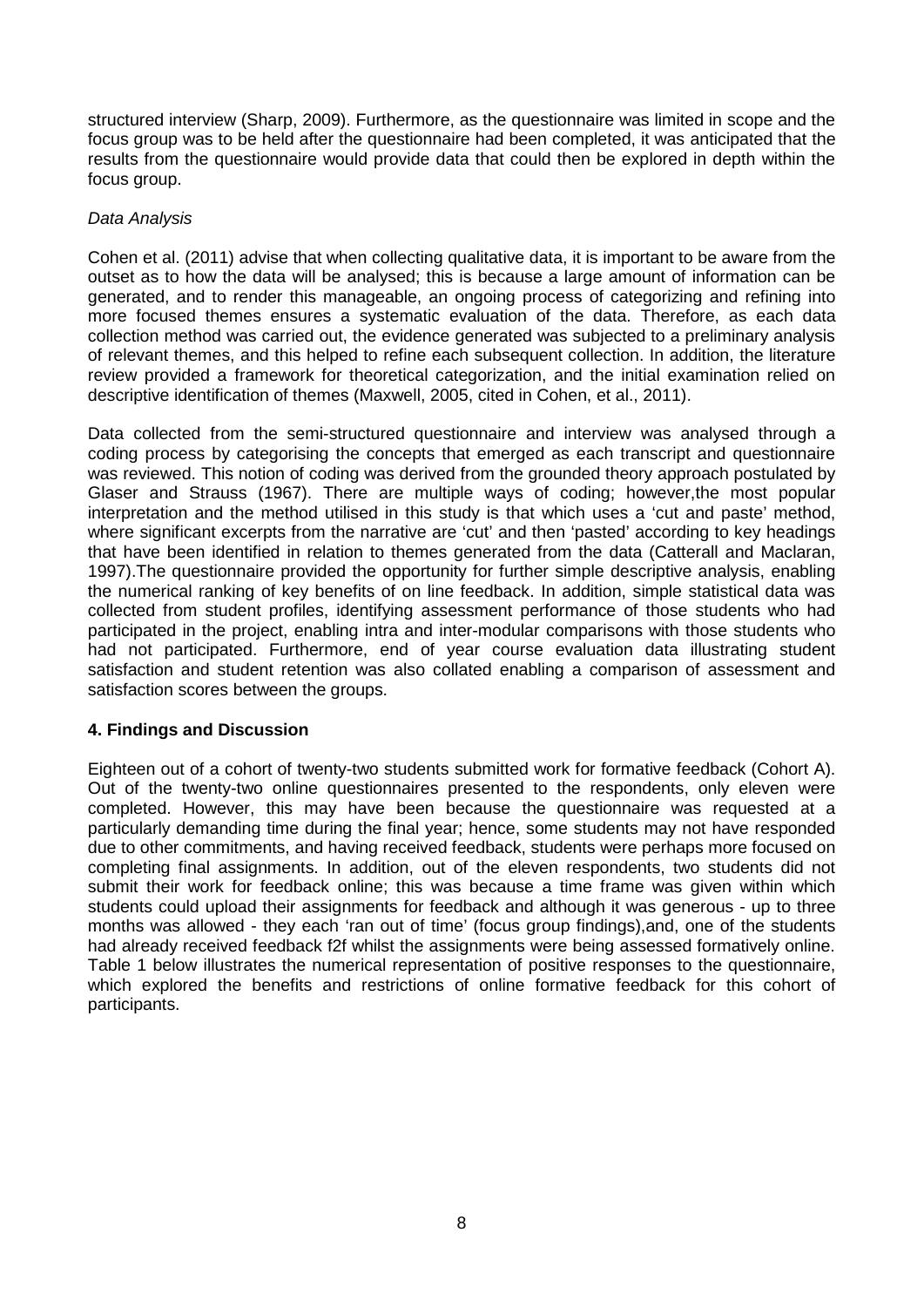

Table 1: Benefits of Online Feedback (questionnaire analysis).

The responses are consistent with the focus group interview analysis using thematic coding (Cohen,et al., 2011), from which the following key themes were identified:

- Accessibility
- Improvement
- **Timeliness**
- **Guidance**
- **Flexibility**
- **Direction**
- Discussion
- **Reassurance**
- **Confidence**
- Illustration
- Reflection

As might be expected, the reasons why students opted for formative feedback match the evidence from the literature: that feedback provides guidance in relation to improving work or 'closing the gap' (Sadler, 1989; Yorke, 2003). Illustrating this, one student provided a typical comment for the group:

*"I submitted my work because I want a good degree and I knew that this* [obtaining feedback] *would help me get better grades.*"

A further student from the group emphasised:

*"I sometimes don't always know what the tutor is talking about* [in lectures]*so when I write about it* [in assignments]*at least he can tell me if I'm right or not..."*

The study also supported the view that formative feedback provides reassurance and increases confidence (Nichol and Macfarlane-Dick, 2004; Juwah, et al., 2004):

"*I'm always a bit nervy about submitting my work, you never know if you've handed in what* you [tutors] *want...so at least this way if it's wrong, you can tell me first !...*"

It was also noted that several students indicated they would always seek feedback when offered and one typical comment illustrated the effects of contemporary education funding within HE and the notion of the student consumer: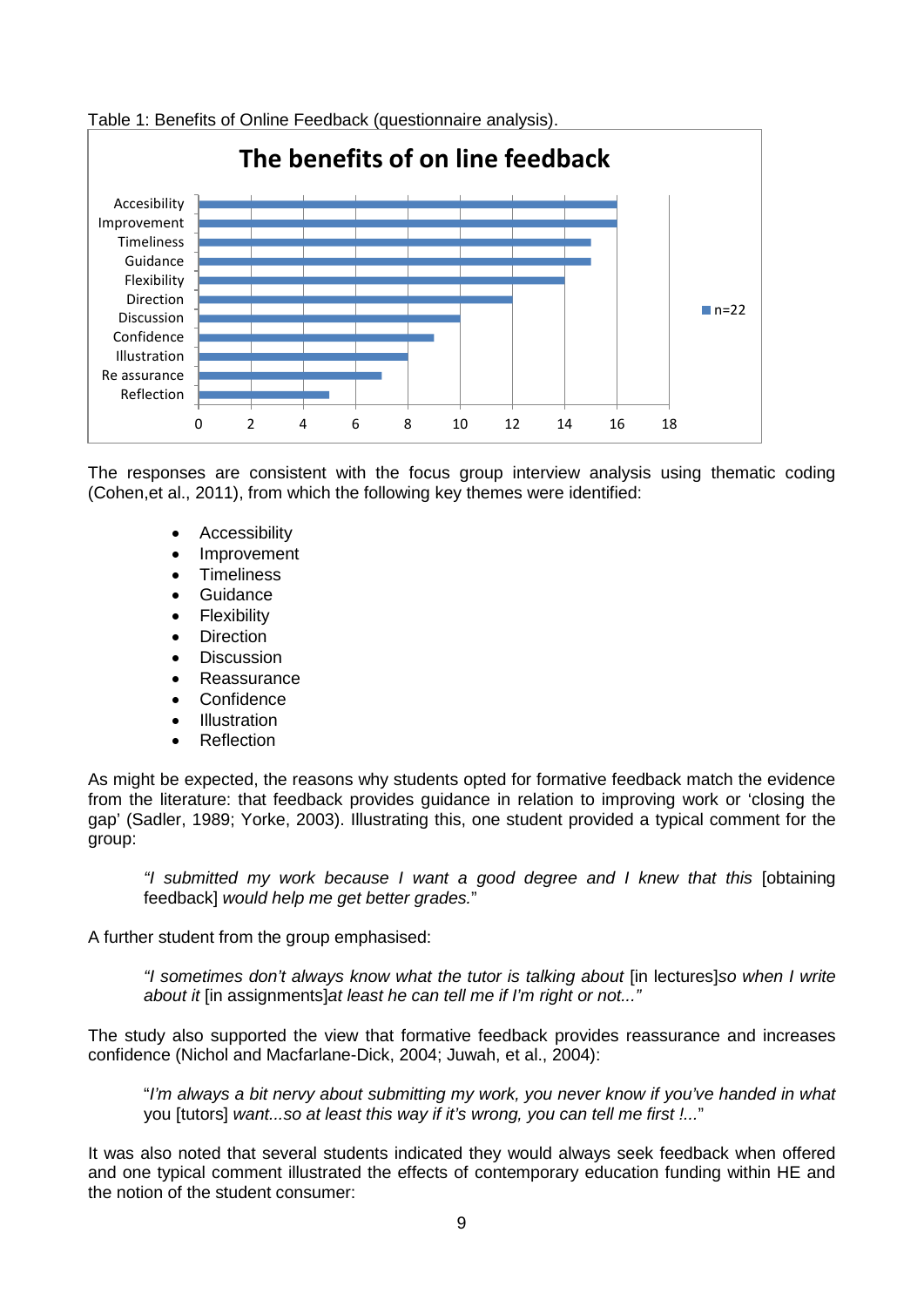*"we've paid for it* [feedback] *so I'm having it... its daft if we don't do it!*[access feedback]"

Several students made comments illustrating the importance of the feedback to enhance the overall quality of the work; one such example was:

*"I've never really understood what* [assessment] *criteria meant until we got this feedback...XXX and XXX* [the Tutors] *linked it into the assignment so I now know what I have to do."* 

Thus emphasising the significance of 'feed forward', illustrating what Nichol and Macfarlane-Dick (2004) argue is important in terms of embedding formative assessment within the curriculum and encouraging students to take responsibility for their own learning.

In relation to how feedback was inserted into students' assignments, direct annotation on the text was illustrated by the questionnaire and focus group interview to be the preferred option; this reflects evidence from heuristic evaluation that users prefer immediate access rather than 'clicking' several times to obtain information (Neilson, 2005).

All participants indicated that the feedback given was very helpful and only two students suggested that it was too generic. One participant would have liked links to academic websites as well as specific examples included within the annotated comments; this is supported by Wolsey and Koh (2008, cited in Gikandi, et al., 2011) who suggest that using examples and linking feedback with learning outcomes can promote understanding and support the learning process.

This sample of students rated the process of obtaining feedback online using Grade Mark highly due to its flexibility; they could access their feedback from home, work, university etc. and at a time to suit them, which echoes the findings from the National Student Forum Annual Report (2009) and the recommendations from the NUS Charter on Feedback and Assessment (2010). Distinctly, it also provides further support to the heautagogical approach to learning and teaching alluded to in the extensive report on "flexible learning" by Barnett (2014).

The evidence from this study, whilst limited in scope, found that GradeMark was also preferred over feedback via email attachment and f2f feedback. However, it is important to point out that these students have been offered regular feedback in f2f tutorials throughout their course of study; whether the responses would have been so positive about online feedback if this was their only method of receiving feedback can be questioned. Indeed, comments from two students indicated that they prefer f2f feedback so they can engage in a dialogue with their tutor to gain more in-depth guidance (Juwah,et al., 2004).

GradeMarkwas rated as an easy and flexible tool to use. Despite this, one participant did suggest that it was still important to have good IT skills as she did find it difficult at times to access her feedback,and one student pointed out that she did not have internet access at home, reinforcing Moule's (2006) recommendations, that students (as well as tutors) need to have the requisite skills and resources for using the technology as well as having flexible access.

The reactions of students when asked in the focus group about their experience of accessing feedback using Grade Mark mirrored the responses to the questionnaire, and most of the students expressed a positive reaction, both to being given feedback, and to using the Grade Mark tool. Again, this agrees with the literature on the positive effects of feedback on learning and performance (Sadler, 1989; Black and William, 1998; Juwah,et al, 2004) including online feedback (Gikandi,et al., 2011).

In contrast, one student explained that getting feedback online can sometimes be disheartening if the comments seem mainly negative, and only after f2f feedback did she realise that her work did not need a 'total re-write':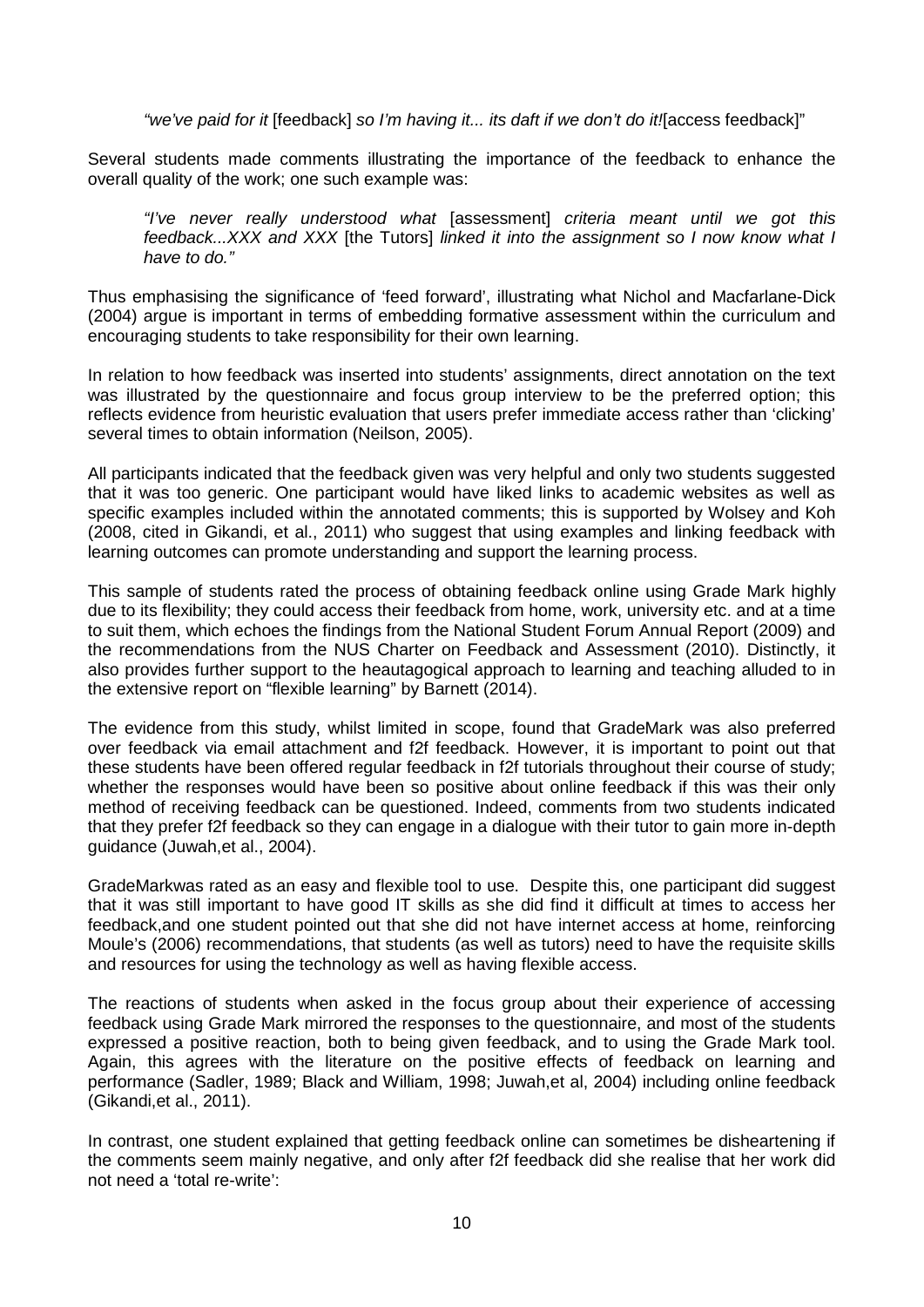"*I got very worried when I looked at the comments on my Methodology and thought that I was going to have to re-write the whole thing again. But after talking with my Tutor, I realised that I had misunderstood and only parts of it needed extra work."*

As Moule (2006) and Bennett and Youde (2010) assert, communication can be an issue in online environments. Tutors need to ensure that students do not feel isolated and messages should be mutually coherent (Yacci, 2000).

One participant talked about being '*lost in her own world'* when researching and writing assignments, so feedback kept her 'in touch' with reality. Another participant discussed how she liked to get the feedback online first and then could choose whether to request f2f feedback:

*"It's great having the feedback and realising that if it all looks OK, you can carry on, but if there are some problems with the writing then I can see my Tutor for feedback in person."*

This point of view reflects the NUS Charter on Assessment and Feedback (2010) which recommends a variety of formats for feedback and distinctly placing further emphasis upon the importance of coherency, as emphasised by Perrenoud (1998), Yacci (2000) and Evaasn (2013). A further significant outcome illustrated by the findings of the focus group, relates to reflective learning and independent learning. One student mentioned that being able to access feedback flexibly meant that, having a record of the feedback, she was able to revisit the comments and contemplate these in her own time and space, thus promoting more ownership of the learning process, and enabling a more reflective approach:

*"I really appreciated being able to keep re-reading the feedback and having time to think about what was said."* 

This supports what Juwah et al. (2004) claim, that feedback plays an important role in promoting reflective learning. Another important finding in terms of supporting students effectively is demonstrated by the comment made by one student, that having two tutors giving feedback on the same assignment was really helpful. They knew precisely which element of the assignment (knowledge or ability/skills) was being emphasised within the feedback and when both tutors identified the same issue such as referencing, the message was reinforced. For example one student commented:

"*It was really good having both Tutors to give us feedback as we really got the point if both of them said we needed to reference a point we'd made.... and we knew that XXX*[the Skills Tutor] *was concentrating on the writing skills where XXX (The Module Tutor] was talking about the theory stuff."*

Another student also described how this was:

"*really useful, so for my other assignments when tutors talked about grammar I could look this up on XXX's comments (in this assignment) to so see what it meant."*

Whilst having two tutors providing feedback could be regarded as labour intensive, the advantages in terms of successful student learning outweigh this extra cost and enable the embedding of academic skills into the curriculum. The benefits of this can be seen when assessment performance is considered.

#### *Academic Performance*

Academic achievement, (Table 2 below) of participants (Cohort A) was measured by calculating the mean percentage score of the module, and then comparing it with the mean score of those cohorts of students (Cohorts B, C and D) studying the same module who had not been part of the study. The students who had participated in the study achieved five percentage points higher than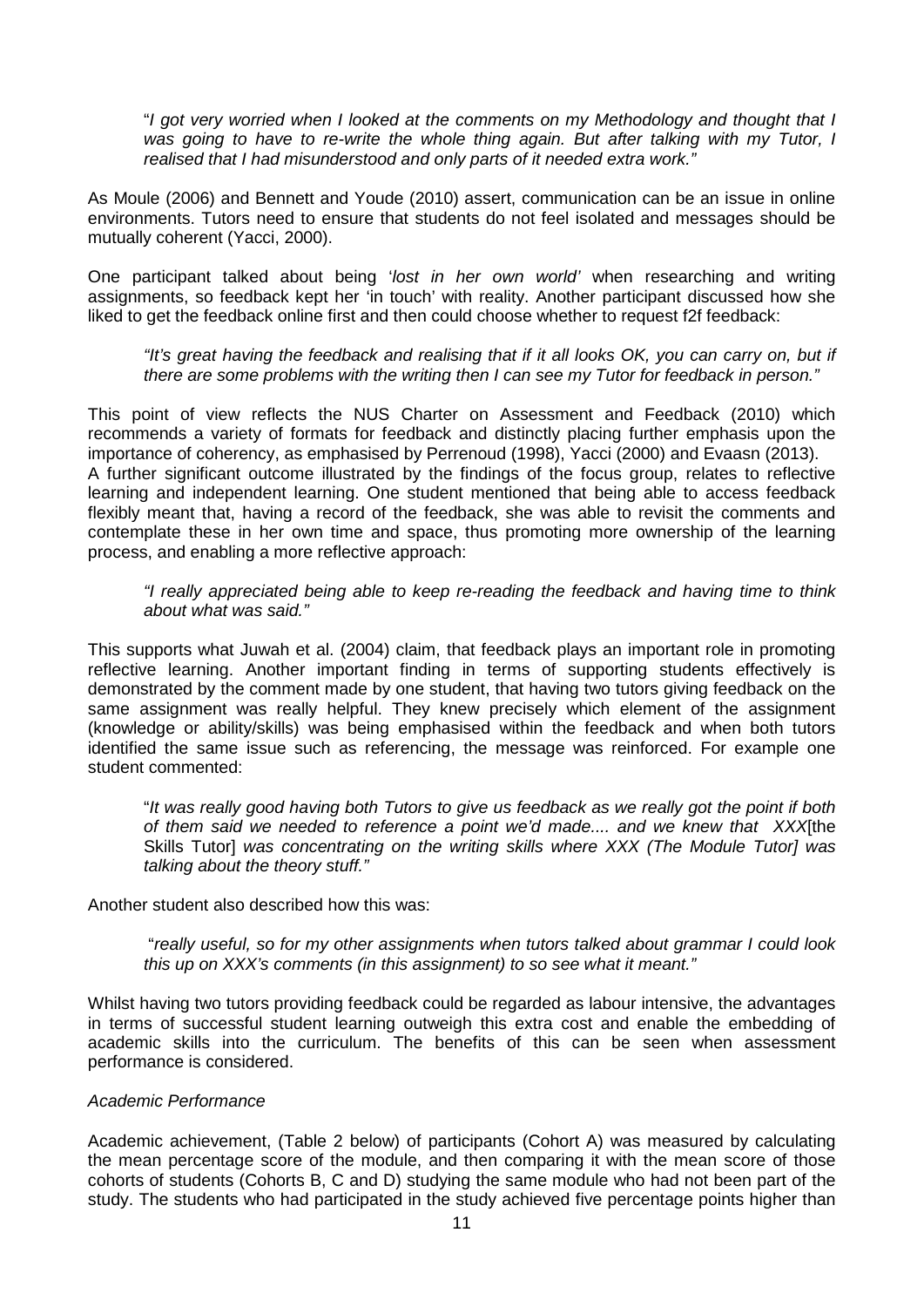those not participating. In this case, it can be postulated that online feedback does have a positive effect upon assessment performance, thus contributing to a distinctly higher classification. This is a significant finding that has received little attention in the literature as yet and supports the attention that should be given to the added value of formative feedback on student achievement.



**Table 2: Assessment Score.**

Finally, the National Student Survey is an important indicator of perceived quality and satisfaction. Whilst this survey does not take into account individual modules, an evaluation of student perceptions of this module was undertaken using the same criteria within a structured quality framework. The module scored 100% satisfaction in response to each of the elements of assessment and feedback, demonstrating that students both appreciate and understand the benefits that accrue from effective formative feedback and formative assessment in terms of their learning and achievement.

## **5. Conclusion**

This case study has attempted to evaluate online formative assessment and explore its impact upon learning and assessment performance. After analysing the findings, there is clear evidence to demonstrate that formative feedback and assessment is beneficial for teaching and learning, and that electronic assessment can offer a more flexible approach that can complement f2f feedback. Whilst the small size of the sample may appear to limit the generalis ability from such a localized study, the findings agree with the wealth of literature surrounding formative assessment and the benefits that accrue to students from delivering effective feedback (Sadler, 1989; Black and William, 1989, Juwah, et al., 2004; Nichol and Macfarlane-Dick, 2004). In addition, evidence from participants in this study is reflected in reports such as the JISC guide'Effective Assessment in a Digital Age' (2010) and the findings from the EBEAM Project (2012), which was carried out with a large number of students taught wholly online, and demonstrates the advantages of electronic assessment. Distinctly, within an ever-increasing performance and outcome driven culture in HE, online formative feedback in the context of this study had a positive measurable effect upon academic performance and student satisfaction, and demonstrated that students find online formative feedback effective and meaningful. Student satisfaction was implicitly linked to the opportunity presented by flexibility in access.

Significantly, in this study, more tutor time was expended as both the Module Tutor and the Academic Skills Tutor were marking scripts. This is an unusual approach, but one that students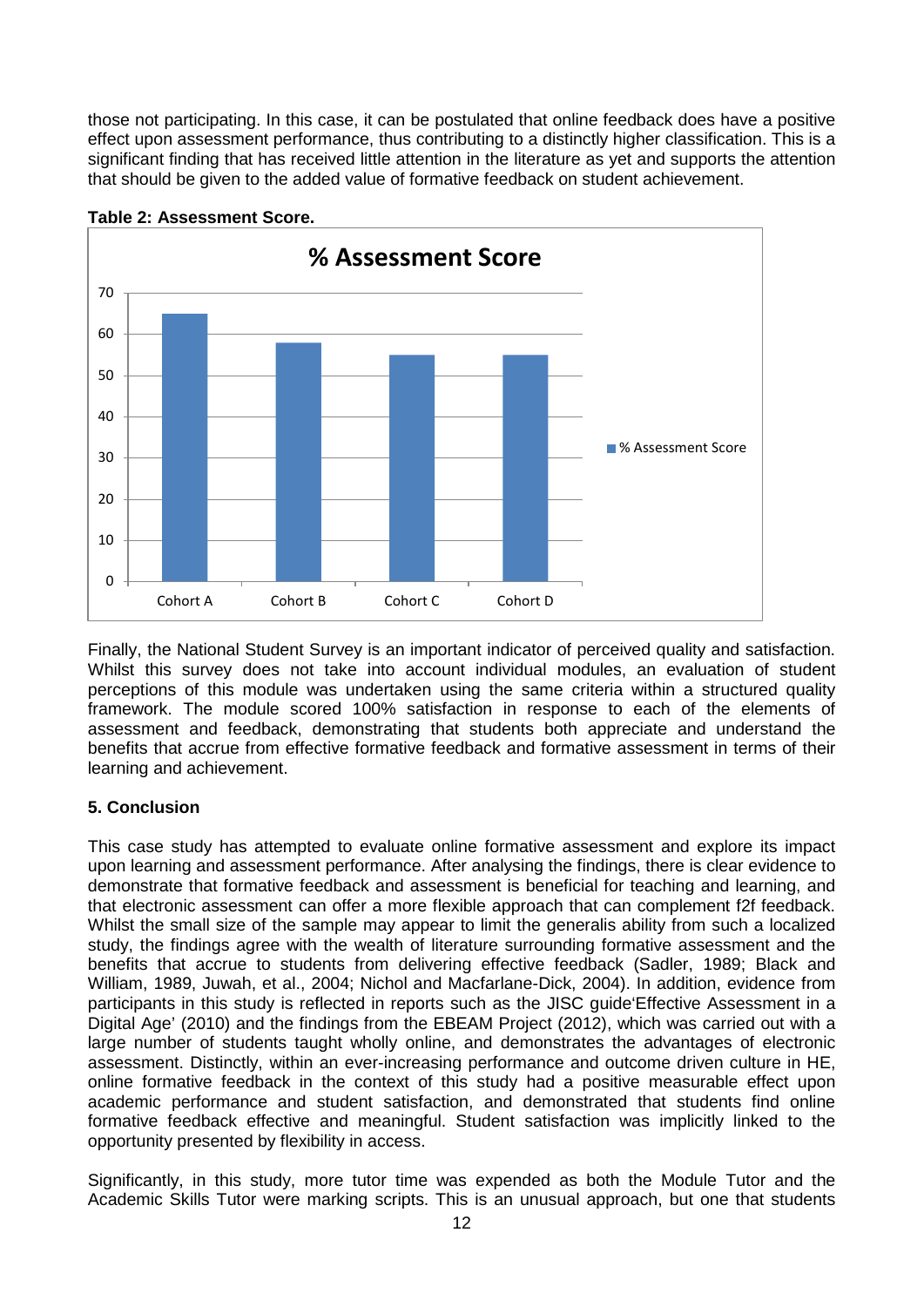found very beneficial, as they were able to receive feedback on different aspects of their learning: subject knowledge and academic skills, and when focused on the same issues, such as use of evidence and referencing, this reinforced the importance of these areas. This could be a creative approach to embedding skills without using class time for skills support, and withsubject tutors and support staff working in collaboration, it will yield opportunities for learning from each other in terms of sharing understanding of learning outcomes and assessment criteria.

As discussed, the beneficial effects of providing formative assessment and feedback have been well documented and have been borne out in this small, localized case study. It is clear that students appreciate being able to access feedback flexibly and that electronic assessment facilitates this, although it is important to be aware that, even now, not all students have access to the internet at home, and that training with technology is still an issue for students and staff. However, as students have different learning styles and lead different lifestyles, offering feedback through a range of formats should support a better and more flexible learning experience. Furthermore, there have been significant findings with regard to the opportunities electronic assessment affords for collaboration between module tutors and academic skills tutors and the embedding of skills support within modules, as well as promoting reflection and more independent learning in students. A shift in thinking towards the adoption of flexible learning and teaching approaches that embrace the notion of heautagogy, will enhance the learning experience for students and student communities in response to an ever changing higher education.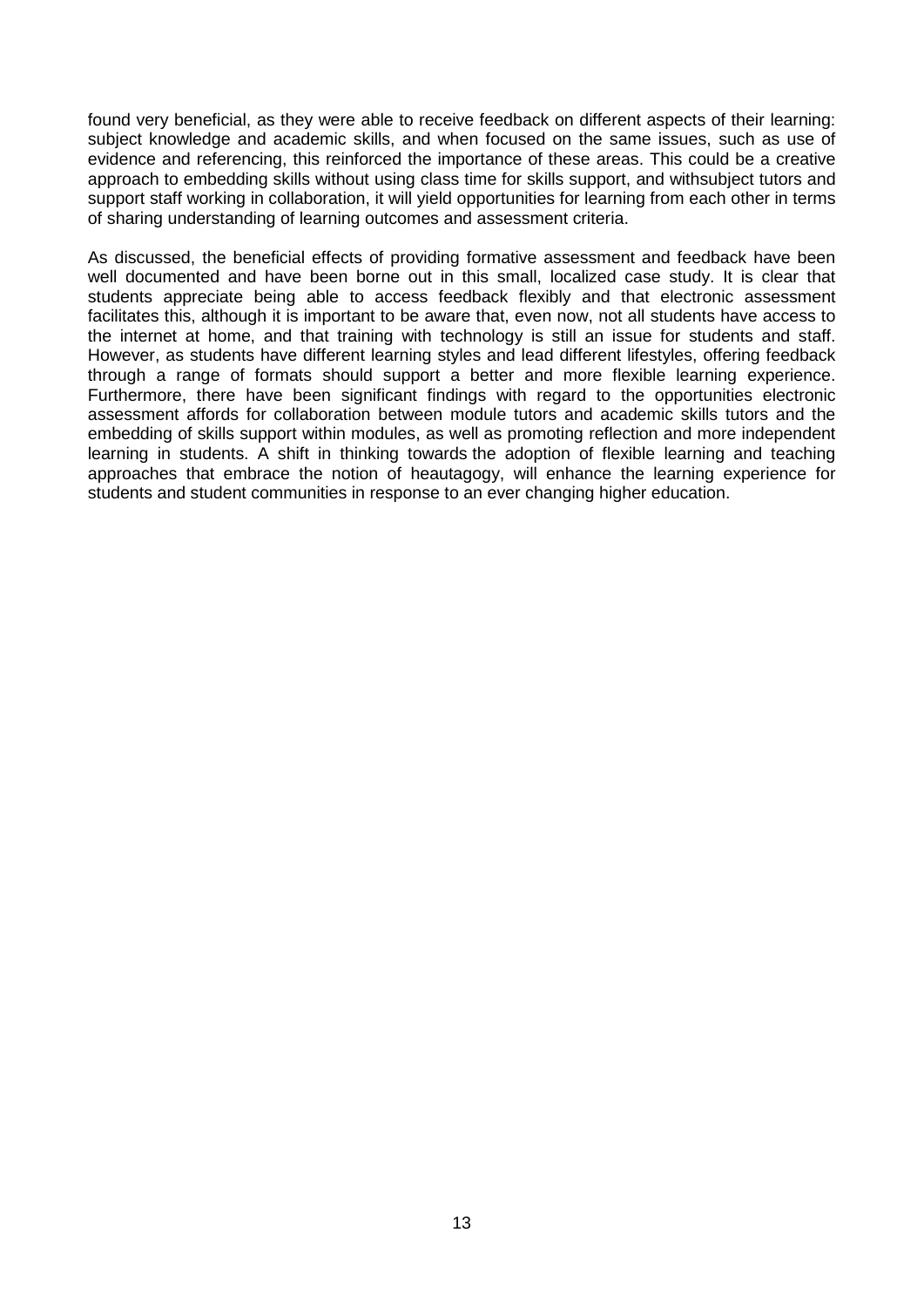#### **References**

Ahmed, N. and Teviotdale, W. (2007).*The Value of Formative Assessment in Higher Education* [online]. Available at: http://www.ece.salford.ac.uk/proceedings/papers/39\_07.pdf [Accessed 4th October 2014].

Barnett, R. (2014).*Conditions of Flexibility: Securing a more responsive higher education system*. York: HEA

Bennett, E. and Youde, A. (2010). 'E-Tutoring'. In Avis, J., Fisher, R. and Thompson, R. (eds.)*Teaching in Lifelong Learning: A Guide to Theory and Practice.* Maidenhead: Open University press, pp.154-162.

Black, P. and William, D. (1998). 'Assessment and Classroom Learning', *Assessment in Education: Principles, Policy and Practice*, Vol. 5 (1), March, pp.7-71.

Brown, G., Bull, J. and Pendlebury, M. (1997).*Assessing Student Learning in Higher Education*. London: Routledge.

Brown, S. (2006).*Using Formative Assessment to promote student learning* [online]. Available at: http://www.ldu.leeds.ac.uk/news/events/documents/BrownPowerPoint.pdf [Accessed 4th October 2014].

Butt, G. (2010).*Making Assessment Matter*. London: Continuum.

Cassell, C. and Symon, G. (Eds.). (2004). *Essential Guide to Qualitative Methods in Organizational Research*. London: Sage.

[Catterall, M. and Maclaran, P.\(](http://socresonline.org.uk/2/1/cattmac.html)1997). 'Focus Group Data and Qualitative Analysis Programs: Coding the Moving Picture as Well as the Snapshots', *Sociological Research Online,* Vol. 2 (1). Available at: http://www.socresonline.org.uk/2/1/6.html. [Accessed 19thSeptember 2014].

Cohen, L., Manion, L. and Morrison, K. (2000).*Research Methods in Education*. 5th ed. Abingdon: RoutledgeFalmer

Denscombe, M. (2003).*The Good Research Guide*. 2nd ed. Maidenhead: Open University Press. Ellis, C. (2012). *Assessment and Feedback: Huddersfield EBEAM Interim Report* [online]. Available at:

http://www.jisc.ac.uk/media/documents/programmes/elearning/Assessment/interimreportsmarch12/AF% 20Interim%20Report%20March%202012%20Huddersfield%20EBEAM.pdf [Accessed 8th August 2014].

Evans, C. (2013). 'Making Sense of Assessment Feedback in Higher Education',*Review of Educational Research.*83(1) pp. 70-12

Gikandi, J. W., Morrow, D. and Davis, N. E. (2011). 'Online formative assessment in higher education: A review of the literature', *Computers & Education,* Vol.57 (4) December, pp.2333-2351 [online]. Available at: Summon http://library.hud.ac.uk/summon[Accessed 17th October 2014].

Glaser and Strauss (1967).*TheDiscovery of Grounded Theory*. Chicago: Aldine. James, M. (2006).'Assessment, teaching and Theories of Learning',InGardner, J. (ed.).*Assessment and Learning*. London: Sage, pp.47-60.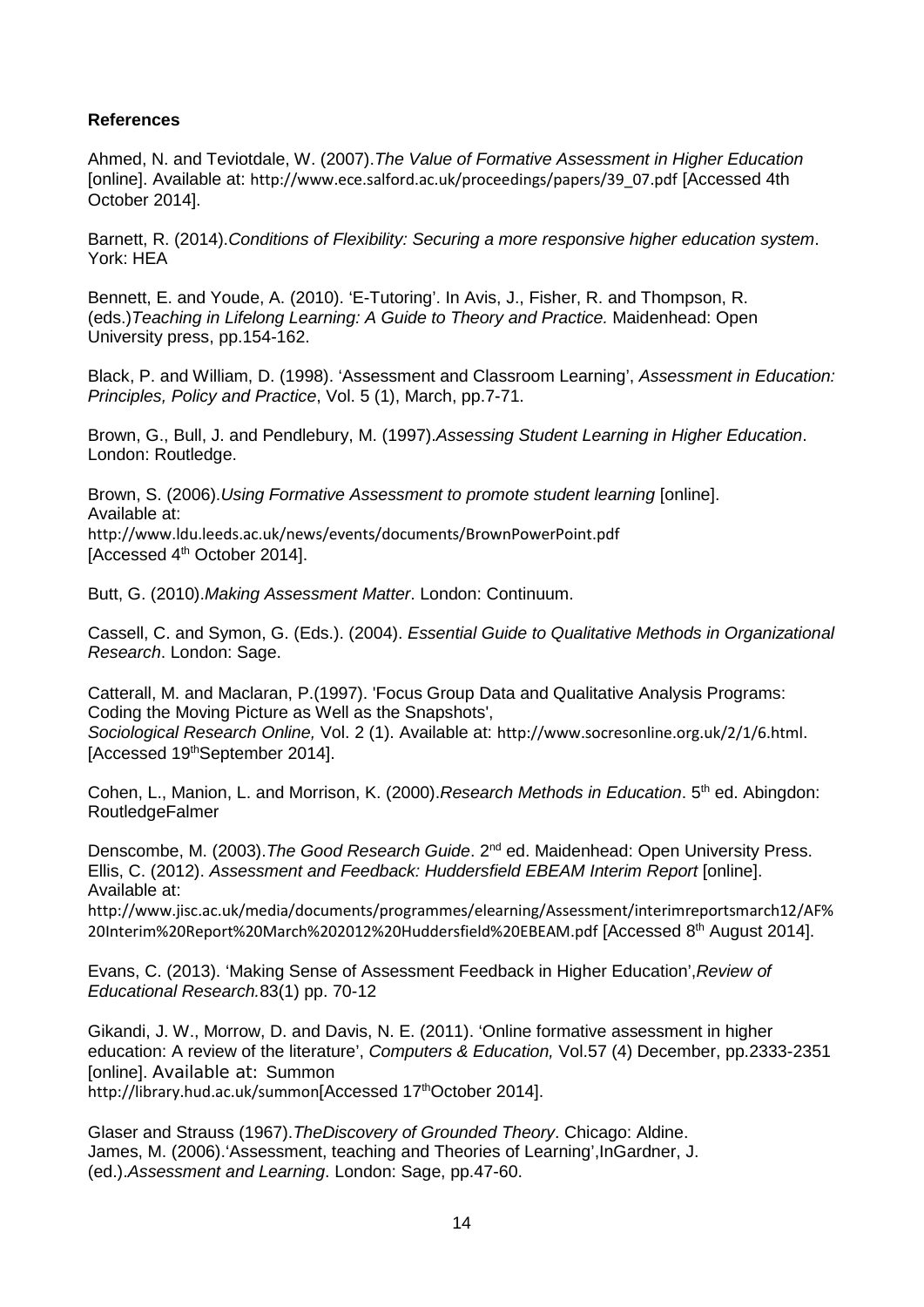JISC (2010) *Effective Assessment in a Digital Age* [online]. Available at: http://www.jisc.ac.uk/media/documents/programmes/elearning/digiassass\_eada.pdf [Accessed 8<sup>th</sup> October 2014].

Juwah, C., Macfarlane-Dick, D., Matthew, B., Nichol, D., Ross, D. and Smith, B. (2004).'Enhancing student learning through effective formative feedback', *The Higher Education Academy*  [online].Available at:

http://www.heacademy.ac.uk/assets/documents/resources/database/id353\_senlef\_guide.pdf [Accessed 2nd September 2014].

Laurillard, D. (2002).*Rethinking University Teaching: a Conversational Framework for the Effective Use of Learning Technologies*. 2nd ed. London: Routledge Falmer.

Martin, P. and Martin, V. (2012).Learning and the senses.InJarvis, P. and Watts, M. H.(eds.).*The Routledge International Handbook of Learning.*Abingdon: Routledge, pp.7-17. Meier, P. and Pugh, E. J. (1986). 'The case study: A viable approach to clinical research',*Research in Nursing & Health*, Vol. 9(3), pp.195-202.

Moule, P. (2006). 'Developing the Communities of Practice, Framework for On-Line Learning', *The Electronic Journal of e-Learning,*Vol. 4 (2), pp.133-140 [online]. Available at: at www.ejel.org [Accessed 29<sup>th</sup> December 2012].

National Student Forum (2009).*Annual Report 2009* [online].Available at: http://www.bis.gov.uk/assets/BISCore/higher-education/docs/N/09-p83-national-student-forum-annualreport-09.pdf [Accessed 3rd September 2014].

Nicol, D. and Macfarlane-Dick, D. (2004). *Rethinking Formative Assessment in HE: a theoretical model and seven principles of good feedback practice* [online]. Available at: http://www.heacademy.ac.uk/assets/documents/assessment/web0015\_rethinking\_formative\_assessment in\_he.pdf[Accessed 2nd September 2014].

Nichol, D. J. and Macfarlane-Dick, D. (2006). 'Formative assessment and self-regulated learning: A model and seven principles of good feedback practice',*Studies in Higher Education,* Vol.31(2), pp.199-218 [online]. Available at:

http://www.lyderiulaikas.smm.lt/Atsisi%C5%B3sti%20failus:/article/1044/Formative%20assessment%20an d%20self-regulated%20learning.pdf [Accessed 16<sup>th</sup> September 2014].

Nielson, J. (2005). *Heuristic Evaluation* [online]. Available at: http://www.useit.com/papers/heuristic/ [Accessed 27<sup>th</sup> December 2014].

NUS (2010).*Charter on Feedback and Assessment* [online]. Available at: http://www.nusconnect.org.uk/asset/news/6010/FeedbackCharter-toview.pdf [Accessed 3rd September, 2012].

O'Neil, C. A., Rietschel, M. J., and Fisher, C. A. (Eds.). (2013). *Developing Online Learning Environments*. 3rded. New York: Springer Publishing Company.

Perrenoud, P. (1998). 'From formative evaluation to a controlled regulation of learning process. Towards a wider conceptual field', *Assessment in Education,* Vol.5 (1), pp.85-102 [online]. Available at:

http://www.tandfonline.com.libaccess.hud.ac.uk/doi/abs/10.1080/0969595980050105#.UhuN8H9Q7ms [Accessed 12th July 2012].

Remenyi, D. (2005). *Proceedings of the 5th European Conference on e-Learning.* Reading: Academic Conferences Ltd.